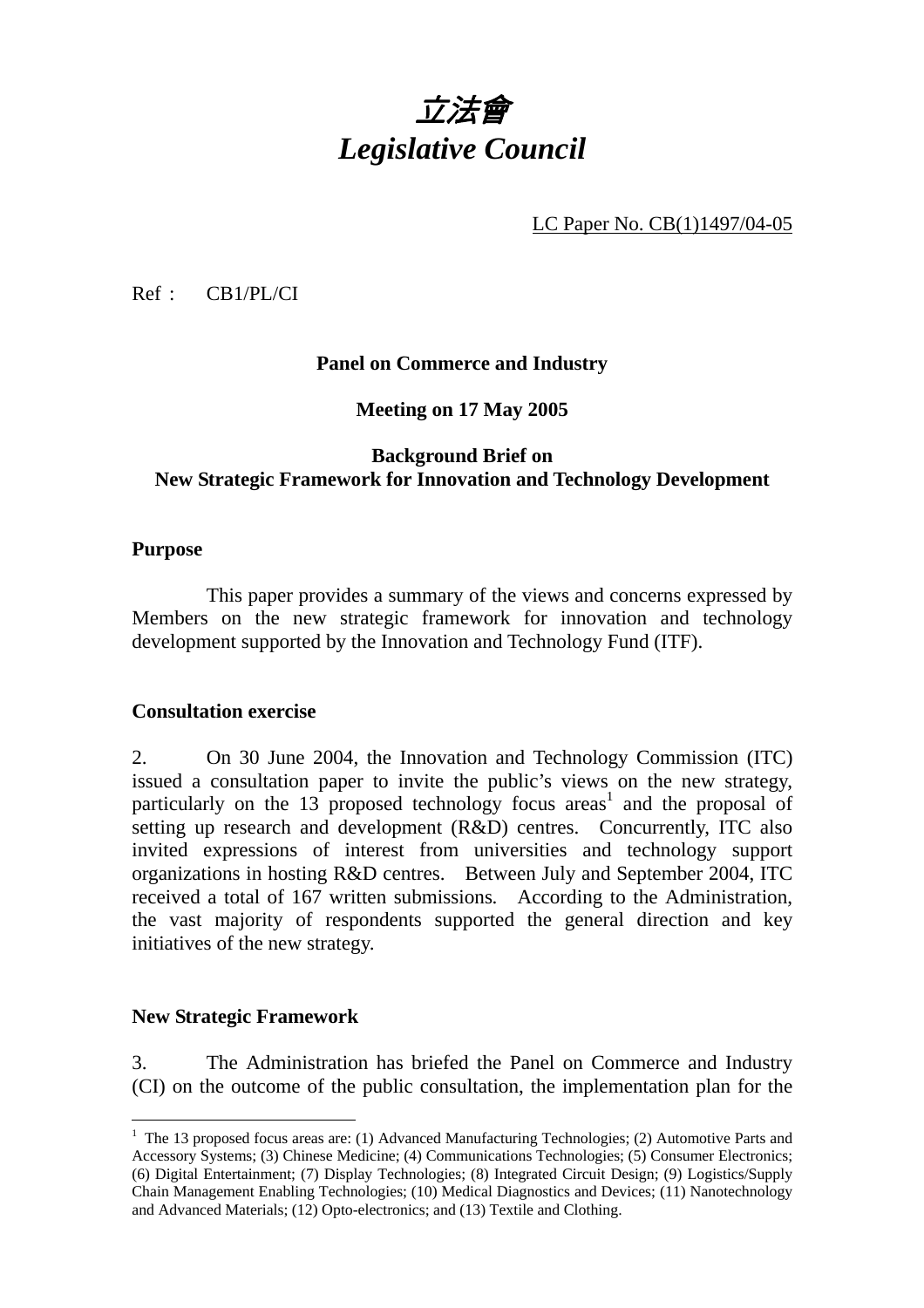new strategic framework and the new three-tier structure of the ITF at the meeting on 18 January 2005.

## Technology focus areas

4. In line with the market-driven and demand-led approach of the new strategy, four technology focus areas have been selected for priority development. They are automotive parts and accessory systems; logistics and supply chain management (SCM) enabling technologies; textile and clothing; and nanotechnology and advanced materials.

5. R&D centres with an initial term of operation of five years will be set up under the above four technology areas as separate legal entities such that the centres can play an independent and impartial role in fostering coordination among R&D institutions and cooperation with industry partners.

6. As part of the development plan under the new strategy, the Applied Science and Technology Research Institute<sup>2</sup> (ASTRI) will subsume R&D centres under the technology areas of communications technologies, consumer electronics, integrated circuit design, opto-electronics and Chinese medicine under its existing operation infrastructure and take forward these focus areas as its research priority areas in its five-year plan. The overall management of R&D projects will be overseen by the existing management structure of ASTRI.

## New funding model of ITF

7. The ITF was set up as a statutory fund under the Public Finance Ordinance (Cap. 2) by resolution of the Legislative Council on 30 June 1999. On 9 July 1999, the Finance Committee (FC) approved the proposed injection of HK\$5 billion into ITF which came into operation on 1 November 1999. The ITF is currently administered by the ITC.

8. The ITF will adopt a new three-tiered funding model. Tier one will be for the R&D centres and ASTRI in the nine technology areas. The ITF will be deployed to cover the cost of the initial operation of the R&D centres and to sponsor individual projects. The amount of funding for the R&D centres may vary according to the manpower and equipment requirements etc.

9. Tier two will be for focus themes identified in the consultation paper for which no R&D centres will be set up, ie, advanced manufacturing technologies, digital entertainment, display technologies and medical diagnostics and devices. Tier three will be for innovative projects on new technologies with good market potential and more forward-looking in nature. R&D efforts under these two tiers will be supported through the current Innovation and Technology Support

 $\overline{a}$ <sup>2</sup> The mission of ASTRI is to perform R&D activities to enhance Hong Kong's competitiveness in technology-based industries.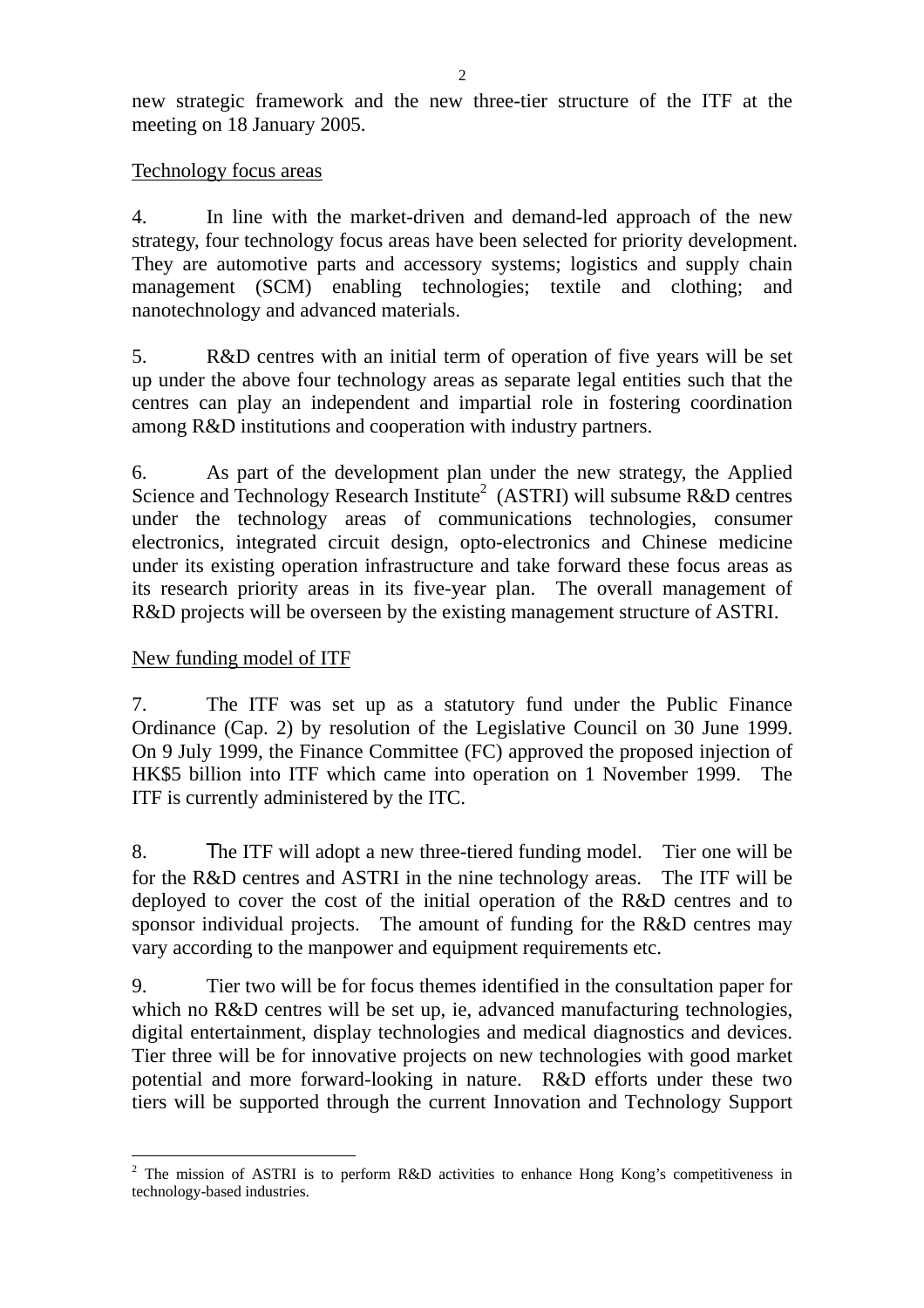Programme of the ITF and the amount of funding will be subject to the number and nature of applications.

## Review of Applied Research Fund (ARF)

10. The ARF is a government-owned venture capital fund set up in 1993 with an initial capital of \$250 million to provide funding support to technology ventures. The ARF is administered by the Applied Research Council (ARC), a company wholly owned by the Government and formed specifically for this purpose. Since November 1998, private-sector managers have been engaged to manage the investment of ARF. Its capital has also been increased to \$750 million. Up to 31 March 2004, the ARF had invested in 50 projects in the form of loan or equity injection at a total sum of \$452 million but the total residual value stood at some \$235 million (or a loss of 48%).

11. A recent review of the ARF has shown that investment decisions are always torn between its public mission to support technology start-ups and the pursuit of financial return. It is also noted that over the last decade, the venture capital industry has become well developed in Hong Kong such that promising project with commercial potential should have no great difficulty in securing funding. Given that the strategic framework for innovation and technology development is now being realigned to ensure that government and industrial investment will result in a more relevant critical mass of output, the Administration has proposed to cease making new investments under the ARF and to inject the residual balance of the ARF (some \$400 million, subject to cash flow requirements for the winding-down process) into the ITF To augment the pool of resources to support the industry.

## **Members' concerns**

12. In general, Panel members are supportive of the new strategic framework for innovation and technology development. They have nevertheless raised a number of concerns for the Administration's consideration.

## Selection of technology focus areas

13. Members have noted the dissatisfaction of the IT sector that information and communications technology (ICT) has not been selected as one of the technology focus areas under the new strategy.

14. The Administration's view is that the scope covered by ICT is too broad and it would be difficult for a new R&D centre in ICT to have a sharp focus. Nevertheless, ICT is recognized as an important tool for supporting the development of other technology focus areas such as consumer electronics, logistics and SCM enabling technologies, and digital entertainment. According to the Administration, ICT-related projects have taken up a substantial share of the projects supported by ITF and ARF.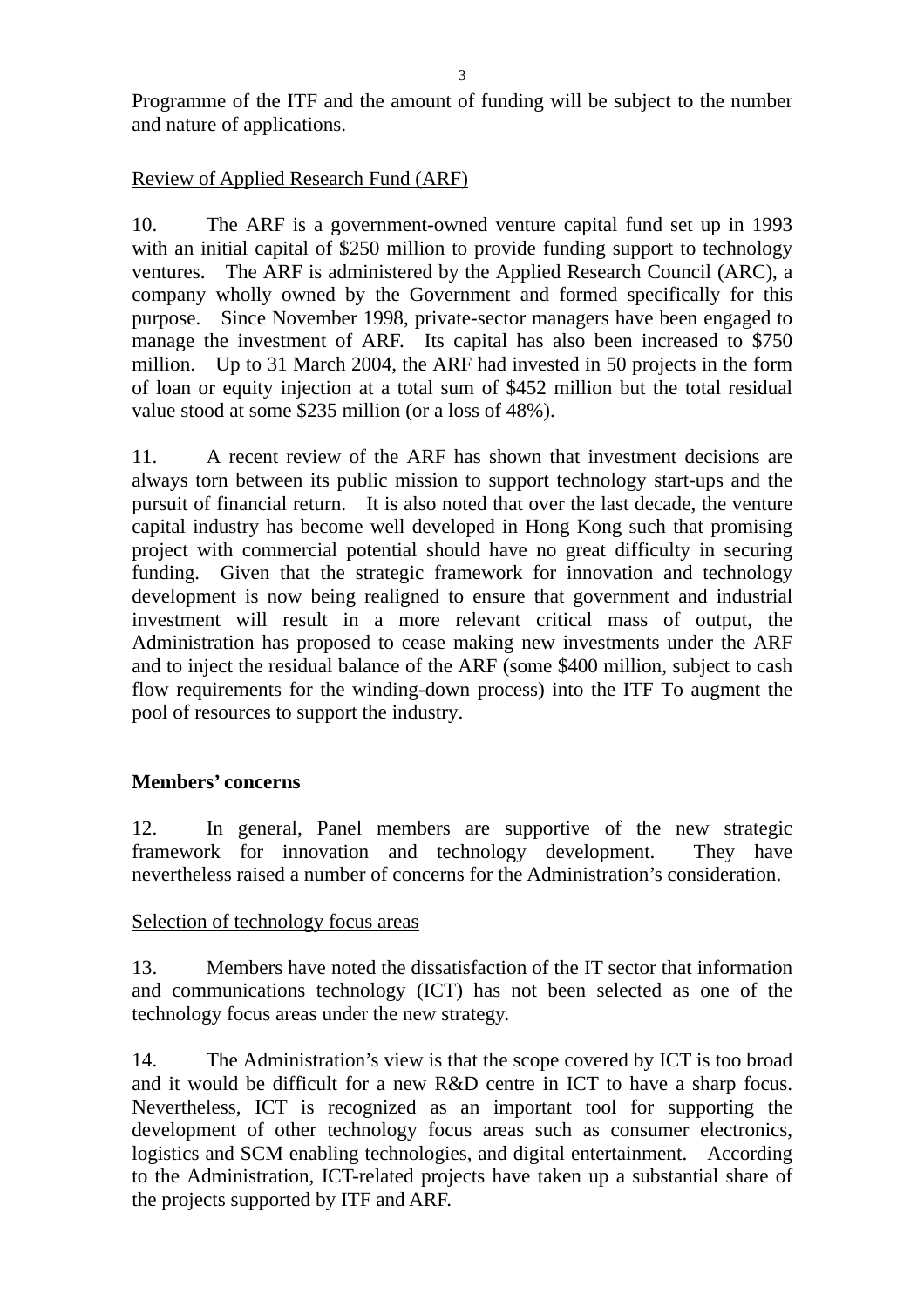#### Mode of operation of R&D centres

15. Concern has been raised about possible duplication of work of the future R&D centres and ASTRI with that of existing R&D institutions. The Administration has pointed out that the R&D centres will proactively seek industry support and participation in individual research projects through different modes of cooperation, such as forming consortia to implement R&D projects, or collaborating with the industry to carry out R&D on individual products or technologies etc. The R&D centres will also work out with the participating industries on the arrangements of commercializing R&D deliverables, including intellectual property rights and royalties. There is also no question of double funding for individual research projects undertaken by local universities as ITF supports applied R&D projects that contribute to technology upgrading in industry, while basic researches are funded by the University Grants Committee.

16. Members have highlighted that R&D centres should be of practical use and serve a value-adding function. The Administration has stressed that through the use of new technologies, the R&D centres will facilitate the manufacturing industry to move up the value chain by upgrading the production mode from merely taking customer orders to developing products with brand names.

## R&D results

17. To ensure that R&D deliverables will be relevant to the needs of the industries, members have noted that every R&D centre will set out the technology roadmap and the implementation plan in the focus area. The centres will also leverage on the resources of local universities and other R&D institutions. A Steering Committee and a Technical Advisory Committee will be set up for each R&D centre to monitor its performance and to provide technical advice respectively.

18. On concern about promoting the application of R&D results, members have noted that the Administration will enhance the awareness of local and Mainland industrialists by launching a publicity and promotional programme in 2005, in which those R&D results that have been transferred and applied for industry use will be presented.

## Changes to ARF

19. On the proposed lateral transfer of the residual balance from ARF to ITF, some members have pointed out that in accordance with established public finance practice, funds of the ARF should be ploughed back into the General Revenue Account while the ITF should seek further government funding injection if necessary. They have nevertheless remarked that the lateral transfer of funds should not be taken as a precedent for other "inter-Fund" transfers.